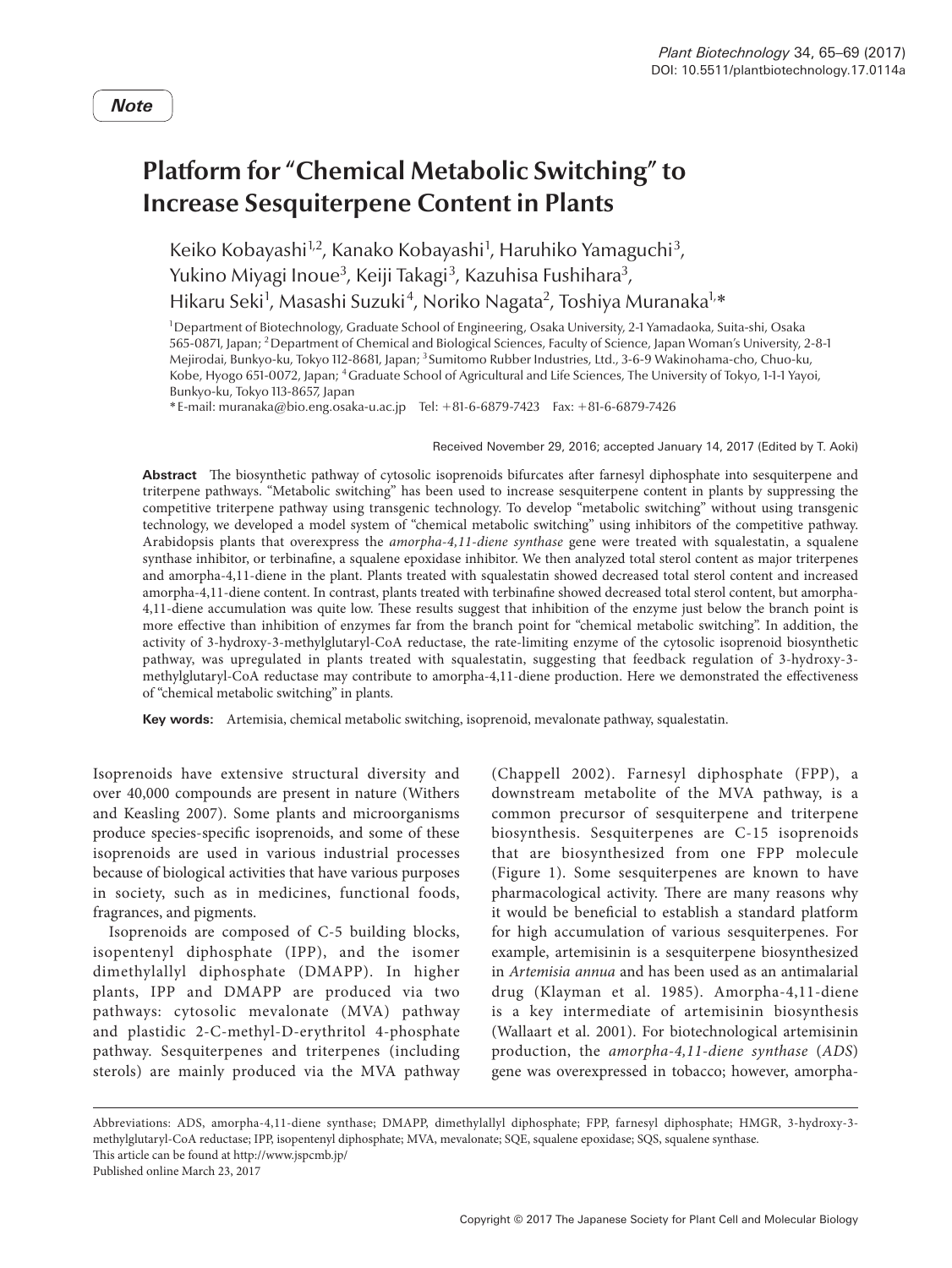4,11-diene accumulation was limited (Wallaart et al. 2001). This result is thought to be due to the limited supply of FPP. To increase the supply of FPP, three strategies have been considered. First strategy considered is "metabolic switching", which is a strategy that enables a switch from the original metabolic pathway to a specific metabolite through inhibition of metabolism of the common precursor in the original pathway. In the MVA pathway, FPP is the branching point of sesquiterpene and triterpene biosynthesis. If triterpene biosynthesis is inhibited, FPP will be used in sesquiterpene biosynthesis and the product level will increase. In *A. annua*, artemisinin content was significantly increased in plants by silencing squalene synthase (SQS), which biosynthesizes squalene from two molecules of FPP (Zhang et al. 2009). It was recently shown that inhibition of SQS and 5-epi-aristolochene synthase by RNAi methods increased exogenous  $(+)$ -valencene accumulation in  $(+)$ -valencene synthase overexpressing tobacco (Cankar et al. 2015). In the second strategy, the FPP pool was localized in small compartments, such as the mitochondria and plastids. The third strategy involved upregulation of the MVA pathway. 3-Hydroxy-3-methylglutaryl-CoA reductase (HMGR) is the key enzyme of the MVA pathway (Masferrer et al. 2002; Schaller et al. 1995; Suzuki et al. 2004). The overexpression of truncated HMGR (catalytic domain of HMGR) resulted in increased isopentenyl block accumulation (Manzano et al. 2004). The second and third strategies have been performed in the mitochondria (van Herpen et al. 2010) and plastids (Wu et al. 2006). Although these reports showed success in biotechnological sesquiterpene production, their methods included transgenic or transient transgene expression technology. These technologies cannot always be applied to all plant species. Therefore, we used a chemical inhibitor to allow "chemical metabolic switching" from the triterpene (including sterols) pathway to a specific sesquiterpene pathway because inhibitors are easy to handle and can be applied to any plant species. During sterol biosynthesis, FPP is sequentially metabolized by SQS and squalene epoxidase (SQE) (Figure 1). We used squalestatin (Hartmann et al. 2000) and terbinafine (Wentzinger et al. 2002), which are inhibitors of SQS and SQE, respectively, as inhibitors of the early step of triterpene biosynthesis. In this study, we developed a model system for "metabolic switching" from sterols, the major triterpene in plant, to sesquiterpene using these inhibitors.

To estimate "metabolic switching" of FPP from sterol to sesquiterpene, we generated Arabidopsis plants that exogenously overexpressed the sesquiterpene synthase gene encoding ADS derived from *Artemisia annua* (*35S:ADS* plants; supplemental information) because the *ADS* gene does not exist in the wild-type Arabidopsis



Figure 1. Scheme of "chemical metabolic switching" steps for amorpha-4,11-diene production in Arabidopsis.

HMG-CoA; 3-hydroxy-3-methylglutaryl-CoA, HMGR; HMG-CoA reductase, IPP; isopentenyl diphosphate, DMAPP; dimethylallyl diphosphate, FPP; farnesyl diphosphate, SQS; squalene synthase, SQE; squalene epoxidase.

genome. Because narrowing of sterol biosynthesis severely affects plant growth and development (Ishiguro et al. 2010; Jin et al. 2012; Rasbery et al. 2007; Suzuki et al. 2004), *35S:ADS* plants were grown without inhibitors on MS agar plates supplemented with 1% sucrose for 1 week, then transferred to liquid MS medium supplemented with 1% sucrose, and cultured for another 1 week with various concentrations of inhibitors. After treatment with inhibitors, the total sterol (sitosterol, campesterol, and stigmasterol) and amorpha-4,11-diene contents were measured using GC-MS/MS (supplemental information). Compared with control treatment, the total sterol content of *35S:ADS* plants treated with 10 and  $15 \mu$ M squalestatin was reduced to 30% (Figure 2A). Amorpha-4,11-diene was not detected in *35S:ADS* plants grown under a controlled condition (Figure 2B). Treatment with squalestatin increased amorpha-4,11 diene accumulation in *35S:ADS* plants, and *35S:ADS* plants treated with 15 *µ*M squalestatin showed the highest amorpha-4,11-diene accumulation, which was equal to  $0.48 \mu$ g g<sup>-1</sup> FW.

Next, to investigate the effect of other inhibitors of sterol biosynthesis, we treated *35S:ADS* plants with terbinafine. When *35S:ADS* plants were treated with terbinafine, the total sterol content was reduced to 20%–40% (Figure 3A). However, amorpha-4,11-diene accumulation in plants treated with terbinafine was lower than that of plants treated with squalestatin. *35S:ADS* plants treated with  $5 \mu M$  terbinafine showed the highest amorpha-4,11-diene accumulation (Figure 3B), which was equal to 0.0037*µ*g g−1 FW. Squalene accumulation in *35S:ADS* plants increased upon terbinafine treatment in a concentration-dependent manner (Figure 3C).

HMGR activity is reportedly feedback regulated by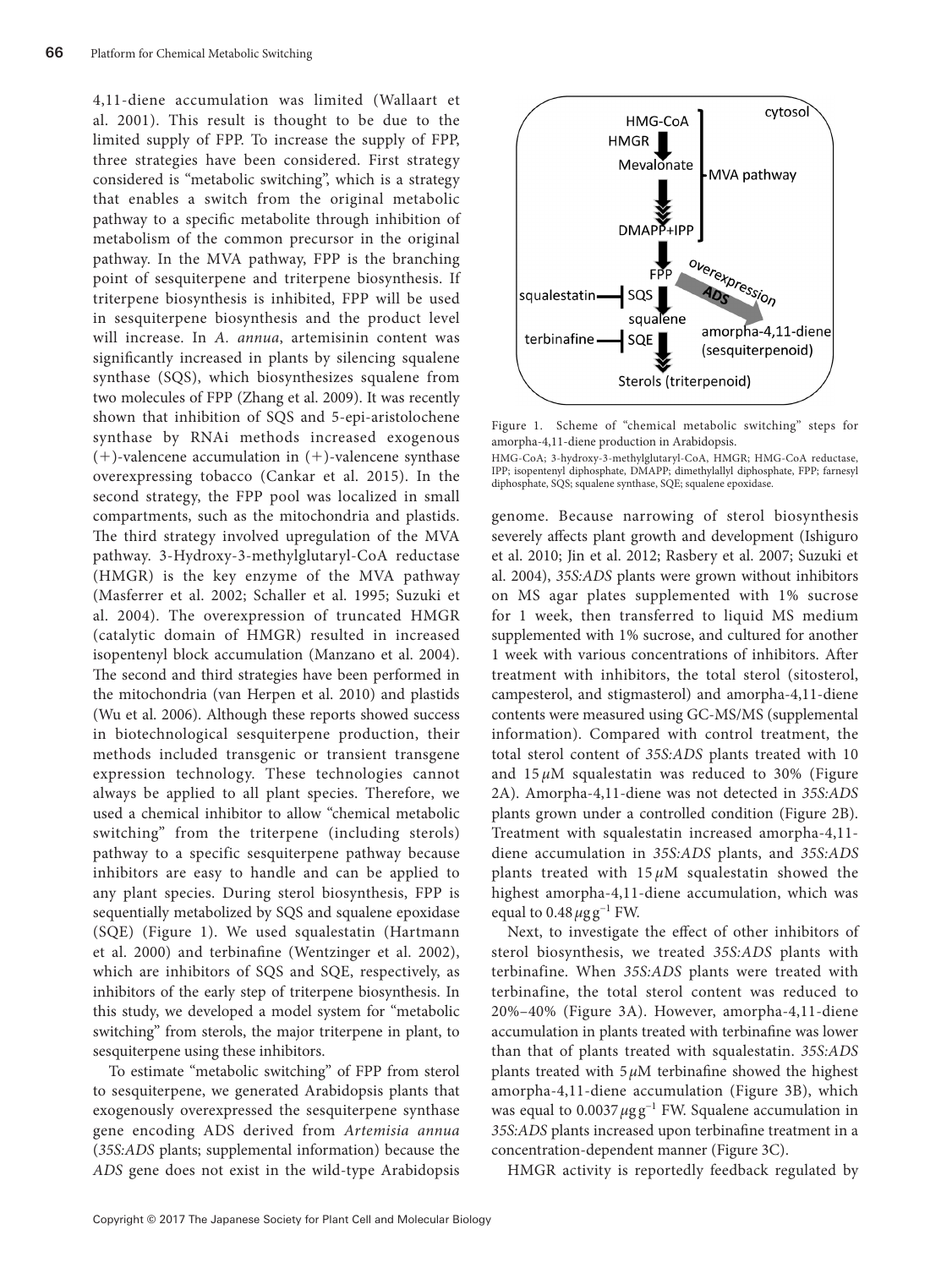

Figure 2. Sterol and amorpha-4,11-diene accumulation in *35S:ADS* Arabidopsis plant treated with squalestatin.

Effect of squalestatin on total sterol (sitosterol, campesterol, and stigmasterol) (A) and amorpha-4,11-diene content (B) in *35S:ADS* plants grown in MS liquid medium supplemented with indicated concentrations of squalestatin. All plants were grown under 16-h light, 8-h dark cycles at 23°C in growth chambers. Squalestatin and terbinafine were dissolved in dimethylsulfoxide and diluted to different final concentrations in the growth medium. The mean±SE for three biological replicates are shown. Asterisk indicates statistical significance relative to control treatment (Student's *t*-test; \* *p*<0.05).



Figure 3. Sterol, amorpha-4,11-diene, and squalene accumulation in *35S:ADS* Arabidopsis plants treated with terbinafine.

Effect of terbinafine on total sterol (sitosterol, campesterol, and stigmasterol) (A), amorpha-4,11-diene (B), and squalene (C) content in *35S:ADS* plants grown in MS liquid medium supplemented with indicated concentrations of terbinafine. The mean±SE for three biological replicates are shown except for the sterol content of  $35S:ADS$  plants treated with  $1 \mu M$ . The means of two biological replicates for total sterol contents of 1*µ*M treatment are shown. Asterisk indicates statistical significance relative to control treatment (Student's *t*-test; \**p*<0.05).

squalestatin and terbinafine treatment in Arabidopsis (Nieto et al. 2009). To determine if HMGR was subjected to feedback regulation in our system, HMGR gene expression and enzyme activity were measured in



Figure 4. *HMG1* expression and HMGR activity in *35S:ADS* Arabidopsis plants treated with squalestatin.

qRT–PCR analysis of *HMG1* using cDNA synthesized from total RNA extracted from seedlings grown in MS liquid medium supplemented with indicated concentrations of squalestatin  $(A)$ . Transcript levels are presented as values relative to those of the control treatment, defined as 1, after normalization to *Actin2* expression. HMGR activity using total protein extracted from seedlings grown in MS liquid medium supplemented with indicated concentrations of squalestatin (B). Activity in control treatment plants, 3.7±0.8 pmol min−1 mg−1 protein, was given a value of 1. Values are the average of three experiments. Asterisk indicates statistical significance relative to control treatment (Student's *t*-test; \**p*<0.05).



Figure 5. *HMG1* expression and HMGR activity in *35S:ADS* Arabidopsis plants treated with terbinafine.

qRT–PCR analysis of *HMG1* using cDNA synthesized from total RNA extracted from seedlings grown in MS liquid medium supplemented with indicated concentrations of terbinafine (A). The transcript levels are presented as values relative to those of the control treatment, defined as 1, after normalization to *Actin2* expression. HMGR activity using total protein extracted from seedlings grown in MS liquid medium supplemented with indicated concentrations of terbinafine (B). Activity in control treated plants,  $25.9 \pm 9.1$  pmol/min/mg protein, was given a value of 1. Values are the average of three experiments. Asterisk indicates statistical significance relative to control treatment (Student's *t*-test;  $* p < 0.05$ ).

*35S:ADS* plants treated with inhibitors (supplemental information). The expression of *HMG2* was not detected at significant levels. The expression of *HMG1* was increased 7-fold when  $15 \mu M$  squalestatin was used to treat *35S:ADS* plants (Figure 4A). HMGR activity of *35S:ADS* plants treated with 10 and 15 *µ*M squalestatin was increased 1.9- and 2.3-fold, respectively (Figure 4B). Although *HMG1* mRNA levels were increased 4-fold in *35S:ADS* plants treated with 5 *µ*M terbinafine (Figure 5A), HMGR activity of *35S:ADS* plants treated with 3 and  $5 \mu$ M terbinafine was reduced to 66% and 44%, respectively (Figure 5B).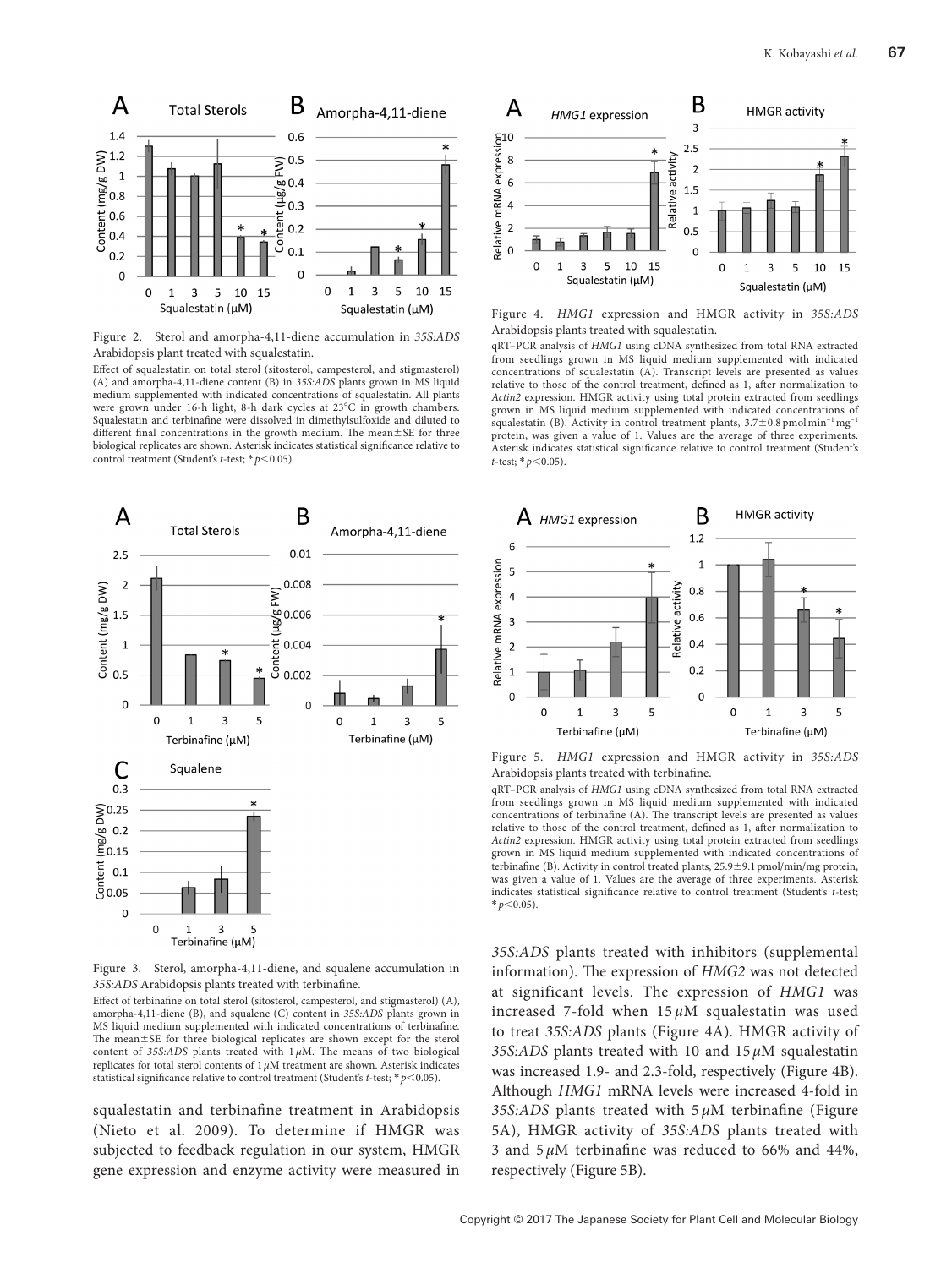Total sterol content was decreased and amorpha-4,11 diene content was increased in *35S:ADS* plants treated with squalestatin, although amorpha-4,11-diene was not detected in untreated *35S:ADS* plants. These results indicated that "chemical metabolic switching" from triterpene to sesquiterpene was effective. However, although sterol contents were decreased in *35S:ADS* plants treated with terbinafine, amorpha-4,11-diene contents were limited under this condition. Squalene which is a substrate for SQE was increased in *35S:ADS* plants treated with terbinafine. These results indicate that inhibition of an enzyme far from the branching point was not effective in "metabolic switching". It can be also considered that terbinafine inhibits ADS activity so that accumulation level of amorphadiene does not increase. Though the possibility cannot be excluded, we consider that the possibility may be quite low, because the structure of ADS is very different from that of SQE.

In tobacco, it was reported that exogenous (+)-valencene contents were also increased using the "metabolic switching" method. Compared with the overexpression of the exogenous sesquiterpene synthase, (+)-valencene synthase alone, the overexpression of (+)-valencene synthase and silencing of the endogenous 5-epi-aristolochene synthase and SQS caused a 2.8-fold increase in the production of  $(+)$ -valencene (Cankar et al. 2015). Furthermore, (+)-valencene accumulation was improved to 37-fold by the overexpression of truncated HMGR and FPS. This report demonstrates that both "metabolic switching" and overexpression of upstream components in metabolic pathways is effective, suggesting that sufficient supply of FPP may be critical for biotechnological sesquiterpene synthesis. In our system, HMGR activity was increased in Arabidopsis treated with squalestatin, suggesting that squalestatin treatment resulted in "chemical metabolic switching" and upregulation of upstream components in the MVA pathway.

This "metabolic switching" system may also be effective in endogeneous pathways. In *A. annua*, artemisinin content was significantly increased in plants in which SQS was silenced, with the highest values reaching  $31.4 \text{ mg g}^{-1}$  dry weight, which is an approximately 3.14-fold increase in the content observed in untransformed control plants (Zhang et al. 2009). Our results reveal the possibility that "chemical metabolic switching" is effective for any plant species in which transformation technology is not established and/or sesquiterpene synthase has not yet been identified.

Expression levels and activity of HMGR were increased in 35S:ADS plants treated with  $>10 \mu M$ squalestatin, suggesting that feedback of *HMG1* gene expression was induced by squalestatin treatment. This result is consistent with previous research demonstrating that HMGR gene expression and activity were induced in tobacco cells treated with squalestatin (Hartmann et al. 2000; Wentzinger et al. 2002).

We found that HMGR activity was decreased in *35S:ADS* plants treated with terbinafine, which conflicts with the results of other studies; HMGR activity was increased in tobacco BY-2 cells and Arabidopsis treated with terbinafine (Nieto et al. 2009; Wentzinger et al. 2002). Differences in growth conditions and terbinafine treatment may affect gene expression and enzyme activity of HMGR.

Although the effectiveness of "metabolic switching" has been demonstrated previously, "chemical metabolic switching" has two advantages. One advantage is that it does not use transgenic technology. "Chemical metabolic switching" is easy to perform and can be examined even in plants in which transgenic technology has not been established. The second advantage is the flexibility of inhibitor treatment. Inhibition of sterol biosynthesis leads to growth inhibition and reduced biomass. Arabidopsis germinated in MS plates containing inhibitors have scarcely grown. To avoid this disadvantage, inhibitors can be used after normal growth. Although growth after inhibitor treatment partially inhibited, we succeeded accumulation of amorpha-4,11 diene. However, the amount of decreased sterol was not consistent with amorpha-4,11-diene accumulation using inhibitor treatments. Understanding the metabolism of excess isoprene units formed because of the decrease in sterol biosynthesis will be important for the improvement of "metabolic switching".

## **Acknowledgements**

We thank Glaxo Research and Development Limited for providing squalestatin. We are grateful to Dr. Ery Odette Fukushima and Dr. Paskorn Muangphrom for helpful discussion. This work was supported in part by JSPS KAKENHI Grant Number JP15H04485 to TM.

## **References**

- [Cankar K, Jongedijk E, Klompmaker M, Majdic T, Mumm R,](http://dx.doi.org/10.1002/biot.201400288) [Bouwmeester H, Bosch D, Beekwilder J \(2015\) \(](http://dx.doi.org/10.1002/biot.201400288)+)-Valencene production in *Nicotiana benthamiana* [is increased by down](http://dx.doi.org/10.1002/biot.201400288)[regulation of competing pathways.](http://dx.doi.org/10.1002/biot.201400288) *Biotechnol J* 10: 180–189
- [Chappell J \(2002\) The genetics and molecular genetics of terpene](http://dx.doi.org/10.1016/S1369-5266(02)00241-8) and sterol origami. *[Curr Opin Plant Biol](http://dx.doi.org/10.1016/S1369-5266(02)00241-8)* 5: 151–157
- [Hartmann MA, Wentzinger L, Hemmerlin A, Bach TJ \(2000\)](http://dx.doi.org/10.1042/bst0280794) [Metabolism of farnesyl diphosphate in tobacco BY-2 cells treated](http://dx.doi.org/10.1042/bst0280794) with squalestatin. *[Biochem Soc Trans](http://dx.doi.org/10.1042/bst0280794)* 28: 794–796
- [Ishiguro S, Nishimori Y, Yamada M, Saito H, Suzuki T, Nakagawa](http://dx.doi.org/10.1093/pcp/pcq068) [T, Miyake H, Okada K, Nakamura K \(2010\) The arabidopsis](http://dx.doi.org/10.1093/pcp/pcq068) *FLAKY POLLEN1* [gene encodes a 3-hydroxy-3-methylglutaryl](http://dx.doi.org/10.1093/pcp/pcq068)[coenzyme A synthase required for development of tapetum](http://dx.doi.org/10.1093/pcp/pcq068)[specific organelles and fertility of pollen grains.](http://dx.doi.org/10.1093/pcp/pcq068) *Plant Cell Physiol* [51: 896–911](http://dx.doi.org/10.1093/pcp/pcq068)
- [Jin H, Song Z, Nikolau BJ \(2012\) Reverse genetic characterization](http://dx.doi.org/10.1111/j.1365-313X.2012.04942.x) [of two paralogous acetoacetyl CoA thiolase genes in Arabidopsis](http://dx.doi.org/10.1111/j.1365-313X.2012.04942.x)